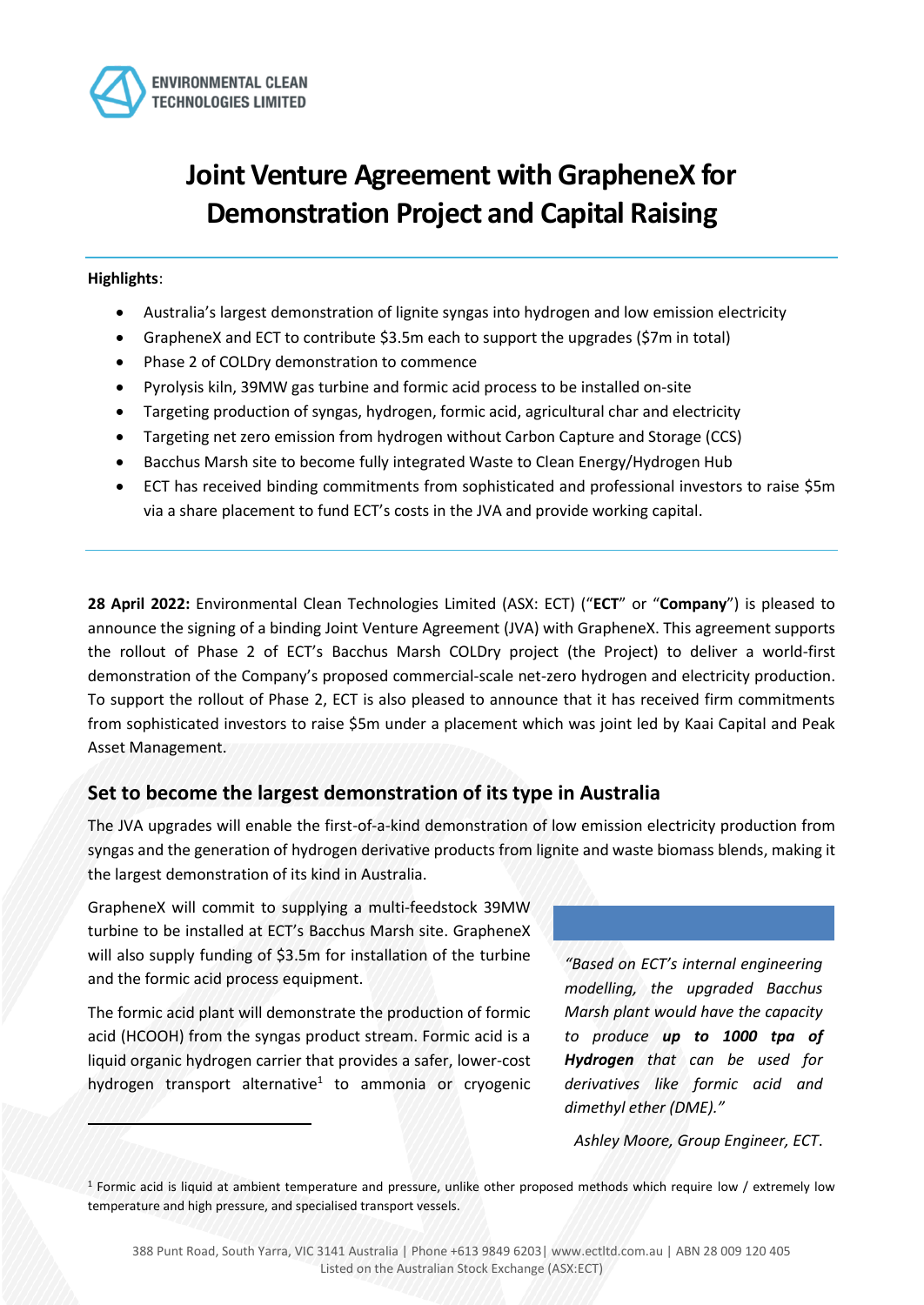hydrogen. In addition, it is also a product in its own right, used as a livestock feed preservative, amongst other applications.

ECT will commit \$3.5m to the JVA, from which the company will fund the installation of the pyrolysis kiln and ancillary plant to produce char and syngas from COLDry pellets made from a blend of biomass and lignite.

ECT Managing Director, Glenn Fozard commented:

*"Once installed, the process will be the largest hydrogen production capability from lignite. Add to that the largest demonstration of low emission electricity from lignite syngas, and we have a site of national significance. ECT shareholders and GrapheneX should be proud of this proposed development and the facility's national profile will support increased interest from both industry and Government."*

The Project, similar to the HESC*<sup>2</sup>* project, aims to be a fully integrated supply chain solution for hydrogen. However, the key difference for ECT's project is that, instead of focusing on high purity hydrogen, it will focus on hydrogen derivatives, which solve the immediate storage and transportation challenges. In addition, the Project does not require the CCS infrastructure that is being planned to curtail emissions at for Blue Hydrogen projects. By eliminating two of the biggest challenges facing the immediate deployment of hydrogen production plants, the Project allows ECT and GrapheneX to focus on technical scale up, commercial optimisations and further emissions and waste improvements.

## **Phase 2 of COLDry Demonstration Project to Commence**

Phase 2 of the Project was placed on hold in October 2021<sup>3</sup> as part of the Company's strategic review to allow a re-focus on formalising relationships with potential project partners, with the view to accelerate commercialisation and diversify project risk and funding.

The rollout of Phase 2 will establish R&D capability to support the development of:

- Hydrogen use in transport & electricity markets
- Fertility improvements to agricultural char
- Utilisation of char as a fertiliser & soil health feedstock
- Assessment of higher value carbon applications:
	- Graphitic carbon
	- Battery anodic carbon
	- Graphene

The Company's recently released corporate presentation<sup>4</sup> highlighted the revised Phase 2 development plan, outlining the objective of demonstrating a net zero-emission hydrogen and agricultural char process, including:

- Char and syngas production
- Formic acid production
- Dimethyl ether production
- Hydrogen production

<sup>2</sup> HESC refers to the *Hydrogen Energy Supply Chain* pilot project which aims to safely demonstrate the production and transport of clean liquid hydrogen from Victoria's Latrobe Valley to Japan.

<sup>&</sup>lt;sup>3</sup> See ASX announcement dated 18 October 2021: "Strategic Review and Corporate Update"

<sup>4</sup> See ASX announcement dated 9 March 2022: "Investor Presentation"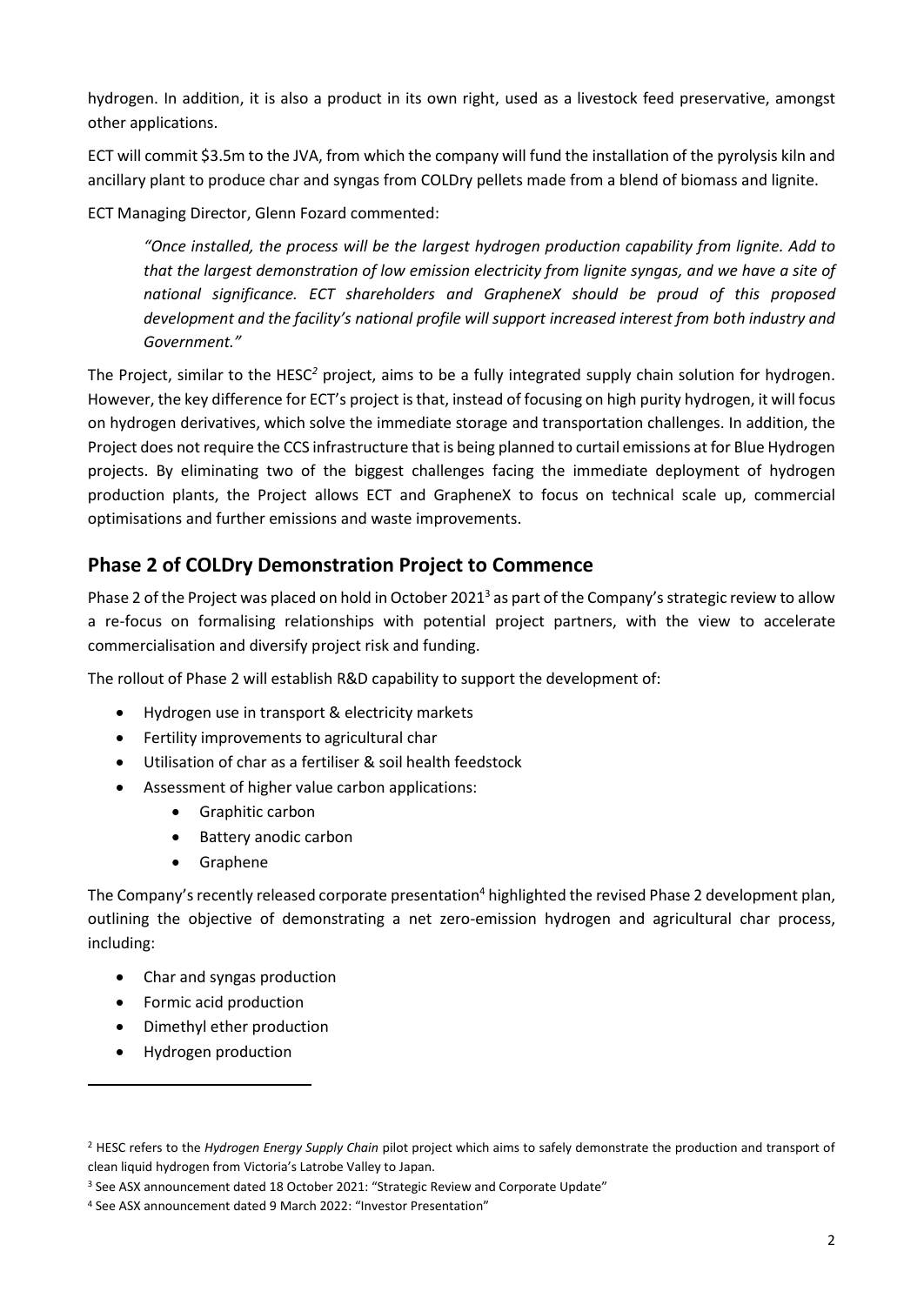• Electricity production (hydrogen fuel cells & gas turbine)

Phase 1 of the Project, focusing on the scale-up of the Company's world-first zero-emission COLDry lignite drying process, commenced commissioning in March<sup>5</sup>.

### **Paving the way for ECT's headline Net Zero Emission Hydrogen (NZEH2) Refinery project in Latrobe Valley**

The commitment to Phase 2 of the Bacchus Marsh COLDry project also marks the next major step for the Company's previously announced headline NZEH2 Refinery Hub project<sup>6</sup> planned for deployment adjacent to the Yallourn mine and power station complex in Victoria's Latrobe Valley.

Managing Director, Glenn Fozard commented:

*"We are excited to continue developing our demonstration project at Bacchus Marsh in joint venture with GrapheneX. The addition of a turbine on-site, along with funding to build the pyrolysis kiln and formic acid process, will elevate the profile of our Hydrogen Hub at Bacchus Marsh and provide a working demonstration of technology that is proven, ready for deployment and most importantly, demonstrably net zero emission."*

Chairman of GrapheneX, Stephen Wee, commented:

*"By providing the use of the turbine at the Bacchus Marsh site, GrapheneX is pleased to support the establishment of Australia's largest demonstration of low-emission syngas as a feedstock for electricity. We see this as clear evidence that the partnership of ECT and GrapheneX is leading the charge towards implementing Victoria's net-zero hydrogen refinery project in the Latrobe Valley."*

### **Introducing "Viridian Hydrogen"**

With a rapidly emerging hydrogen space and a range of production methods competing for market share, colour codes have been loosely adopted to identify the production source and, by extension, the emissions profile.

The process being developed by ECT and GrapheneX is in a colour category of its own due primarily to its netzero emission profile without the need for CCS (see table below).

<sup>5</sup> See ASX announcement dated 28 March 2022: "Project Update – commissioning program underway"

<sup>6</sup> See ASX announcement dated 23 February 2022: "Completion of Yallourn Property Acquisition & HydroMOR Patent Update"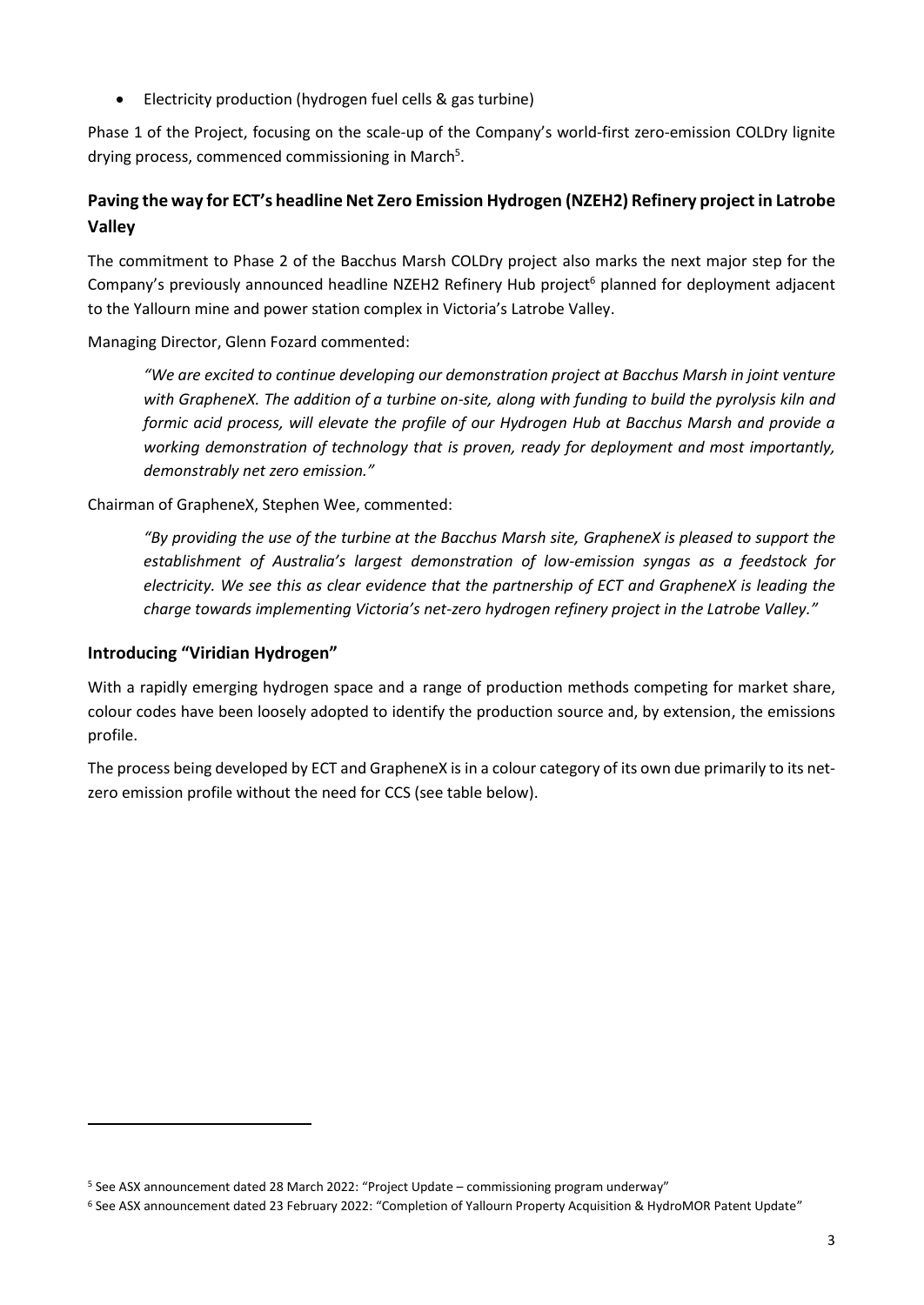#### The 'Colours' of Hydrogen ECT **Blue** Turquoise Green "Viridian" • Pyrolysis process • Steam methane reforming process • Pyrolysis process • Electrolysis of water using · Biomass & lignite feedstock · Coal or natural gas feedstock · Natural gas feedstock renewable electricity · Solid carbon byproduct delivering • Carbon capture & storage Carbon black solid byproduct \* Zero direct CO2 emissions agricultural char and graphitic • Direct emissions ~1kg CO2/H2 kg<br>• Offers 70-90% CO2 reduction • Direct emissions ~2.6kg CO2/H2 kg \* Expensive and inefficient,<br>requiring ~50kWh/H2 kg carbon products • Cost highly dependent on natural • Net zero CO2 emissions \* Cost est. \$2.29-\$2.79/kg (>2030) gas price · Requires large amounts of water \* Cost est. ~\$2.50/kg (at small scale. Cost est. \$2-\$3/kg (with gas • Low capacity factor of <35%<br>• Cost est. \$7-\$11/kg (now, deployable now)  $<$ \$5GJ) \$60MWh electricity cost) Points of difference... • No CCS • Net negative CO2 process · Immediately deployable • Additional product & revenue streams servicing soil health/food security and battery critical materials markets

The critical point of difference is the effective transformation of lignite, combined with waste biomass, into a valuable multiproduct stream:

- 1) Clean energy hydrogen and low emission electricity
- 2) Soil health agricultural char
- 3) Critical minerals graphitic carbon, battery anodic carbon & graphene

This outcome is achieved with net-zero emissions and zero waste discharge, delivering a transformative solution that allows for billions of dollars of improved economic value to be derived from Victoria's lignite resource, aligned to emerging clean and circular industries and environmental sustainability.

### **Bacchus Marsh site to be developed into integrated Waste-to-Clean Energy Hub**

ECT has commenced planning for the long-term use of its Bacchus Marsh site to become a fully integrated waste-to-clean energy hub.

The aim is to collaborate with both current and new partners to showcase a commercial application of many different low emission processes for turning waste into valuable energy products with a low to net-zero emission profile.

This will see further collaboration with industry partners over the coming weeks and months to identify leading-edge technology, recycling and refinery solutions for:

- Rare earth elements (REE)
- Graphene and graphitic carbon conversion
- End of life tyres
- Waste plastics
- Biosolids and other high costs waste biomass
- Hydrogen and low emission electricity end-use

All technologies will be selected for their impact targeting:

• Synergies with ECT's existing technologies and processes at Bacchus Marsh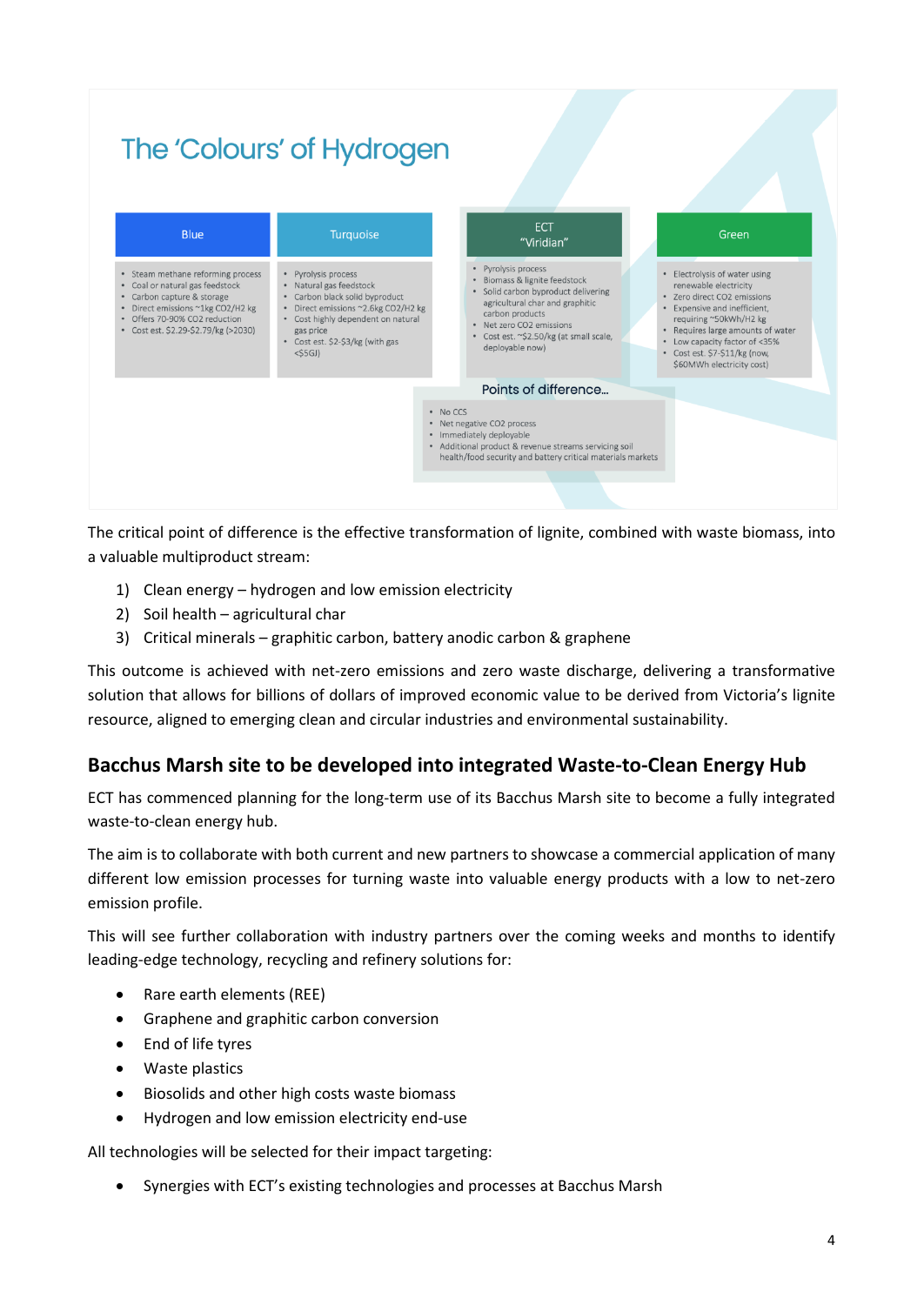- The circular economy
- Low emissions or Net Zero Emissions capability
- Cost-effective production of high-value products like REE

ECT is currently in discussions with multiple parties, some advanced and some emerging, for technology acquisitions, collaborative integration of plant and equipment and strategic joint ventures in support of this initiative.

### **Joint Venture Key Terms**

### **1. Completion of the COLDry plant to produce feedstock for the pyrolysis kiln**

ECT is responsible for the completion of the COLDry plant:

- Installation of the pyrolysis kiln to produce char and syngas
- ECT will be responsible for installing the pyrolysis kiln and associated equipment to deliver syngas to downstream applications.
- ECT is responsible for the estimated budget of \$3.5m

### **2. Installation of the open cycle gas turbine to produce electricity using the syngas supplied by ECT**

GrapheneX will be responsible for:

- installing the open cycle turbine at the Bacchus Marsh Site
- syngas receiving and distribution infrastructure
- electrical infrastructure required for the turbine and connection through to the grid

ECT is responsible for:

- providing a suitable location for the installation of the open cycle gas turbine.
- the supply of syngas to GrapheneX offtake point.

### **3. Upgrade of the formic acid (FA) process using syngas**

GrapheneX will be responsible for:

- Developing and installing the FA micro-pilot plant, supplied by bottled gas streams during initial process calibration trials
- Scale-up of the micro-pilot plant to accept production syngas streams from ECT's demonstration plant
- the estimated budget of \$3.5m.

ECT is responsible for:

- providing a suitable location to accommodate the FA plant(s)
- the supply of syngas to the GrapheneX offtake point

ECT will have no claim over any IP generated from the FA process or turbine demonstration and GrapheneX will have no claim over any IP generated from the COLDry-pyrolysis kiln demonstration or the char and syngas generation.

The JVA does not have a set expiry date and the works will commence as soon as the partners complete the project execution plan (PEP) over the coming weeks.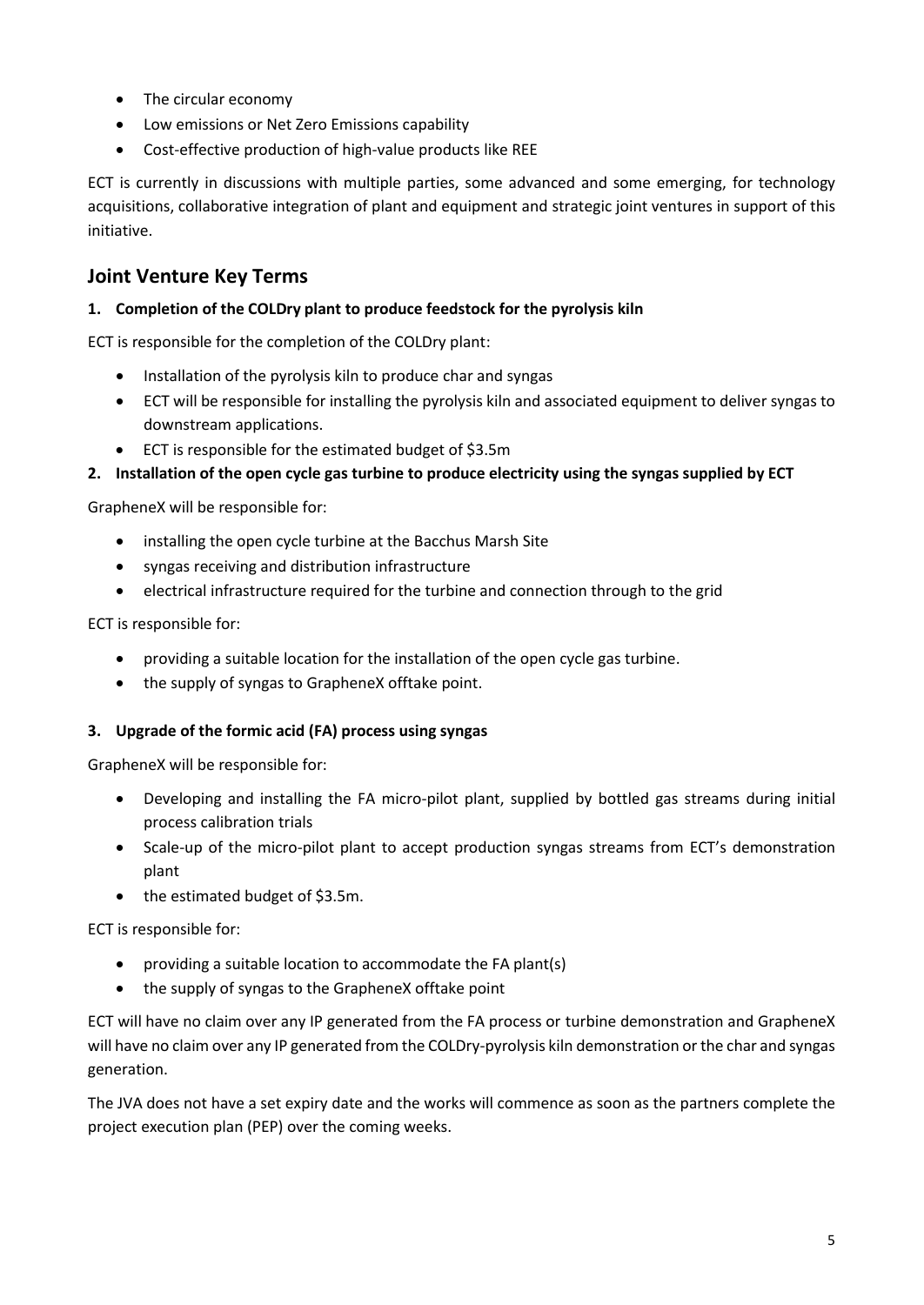Any net revenue will be shared between the partners 50:50 and the company will provide regular updates to the market as and when off-take agreements are established for any of the product streams including the electricity.

### **About GrapheneX**

GrapheneX is an Australian pioneer in developing innovative manufacturing processes and material technologies capable of powering the fourth industrial revolution. The company is focused on developing technically feasible and commercially viable manufacturing processes for smart materials and digital platforms to enable Industry 4.0. GrapheneX Pty Ltd is also a founding industry partner of the Clayton Hydrogen cluster and plays a key role to test, trial and demonstrate new and emerging hydrogen technologies.

### **Placement Details**

The Company is pleased to advise that it has received firm commitments to raise gross proceeds of \$5m via a share placement to institutional and sophisticated investors. The share placement was strongly supported and will see several new institutional shareholders join the Company's register.

The share placement will comprise the issue of 166,666,667 new fully paid ordinary shares ("**Placement Shares**") at an issue price of \$0.03 per share ("**Placement**"). Completion of the Placement is expected to occur on or around 3 May 2022. In addition to the Placement, for every 3 shares issued under the Placement, the Company will issue 2 free attaching listed options with the same terms as the Company's existing listed option on issue (each exercisable at \$0.03 expiring 23 February 2023 with ASX code ECTOE (''**Placement Options''**). The first attaching Placement Option will be issued pursuant to the Company's 15% capacity under Listing Rule 7.1 and at the same time as the Placement Shares. The second Placement Option is subject to shareholder approval to be sought at a general meeting of the Company proposed to be held in June 2022 (**Meeting**).

166,666,667 of the Placement Shares shall be issued pursuant to the Company's 15% capacity under Listing Rule 7.1.

The issue price represents a 9% discount to the last traded share price of 0.033 cents, 9% discount to the 5 day volume-weighted average share price, and 10% discount to the 30-day volume-weighted average share price.

Kaai Capital Pty Limited (''**Kaai''**) and Peak Asset Management (''**Peak''**) have been separately appointed to act as Joint Lead Manager for the Placement (**JLMs**). In consideration for lead managing the Placement, the Company will pay the JLMs a fee of 6% of the amount raised and issue to them (or their nominees) a total of 10.2M ECTOE options. Funds raised under the Share Placement will be applied as follows:

- \$3.5m to fund ECT's obligations under the JVA, being the installation of the pyrolysis kiln and site preparation for the turbine, formic acid process and Hydrogen Hub;
- \$1.2m for general working capital; and
- \$0.30m in capital raising costs.

This announcement is authorised for release to the ASX by the Board of ECT.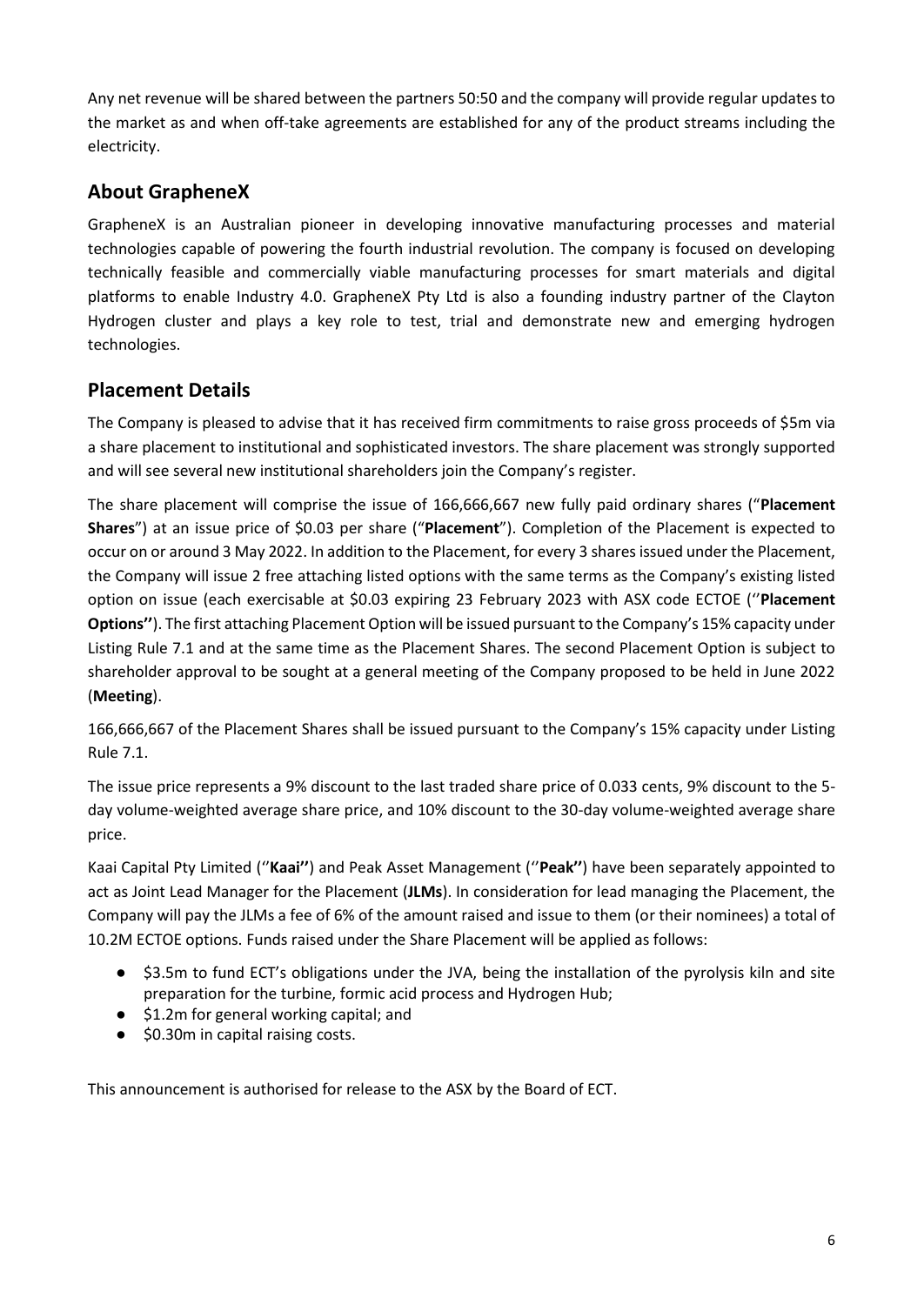### **For further information, please contact:**

#### **INVESTORS**

Glenn Fozard Managing Director **MEDIA** 

Adam Giles Marketing & Communications Manager media@ectltd.com.au / +613 9849 6203

info@ectltd.com.au / +613 9849 6203

### **About ECT**

ECT has been developing net-zero emission and hydrogen technologies for over 15 years.

Our solutions aim to transition today's use of resources to tomorrow's zero-emission future, delivering immediate financial and environmental benefits.

We are focused on advancing a portfolio of technologies with significant market potential globally.

ECT's business plan is currently focusing on two major projects:

- 1) Zero-Net Emission COLDry Commercial Demonstration at Bacchus Marsh, Victoria, Australia
- 2) Zero-Net Emission Hydrogen Refinery Project at the Latrobe Valley, Victoria, Australia

#### **About our Technology Suite**

#### **COLDry**

COLDry is the gateway enabler of higher-value applications for waste biomass and lignite.

These streams are a rich source of valuable hydrocarbons. However, they suffer from high moisture content that must be reduced to enable higher value upgrading and conversion to solid fuels, liquid or gaseous hydrocarbons.

Drying is easy. However, drying efficiently, cost-effectively and with a low emissions footprint has been the challenge. COLDry meets this challenge through a combination of 'substrate densification' and waste heat utilisation, delivering the world's first low temperature, low pressure, low cost, zero  $CO<sub>2</sub>$  emissions drying process.

#### **HydroMOR**

The HydroMOR process has the potential to revolutionise primary iron making.

HydroMOR is a simple, low cost, low emission, hydrogen-driven technology that enables 'low value' feedstocks to produce primary iron. HydroMOR is the transition solution to a "green steel" future.

#### **COHgen**

The COHgen process has the potential to deliver a lower cost, lower emission method for hydrogen production from lignite and other waste biomass streams.

COHgen is currently advancing through fundamental laboratory development intended to form the basis for a patent application ahead of scale-up and commercialisation.

COHgen aims to decouple hydrogen production from CCS, accelerating the race towards <\$2kg production costs with little to no emissions.

#### **CDP-WTE**

The catalytic depolymerisation-based waste-to-energy process converts low-value resources into higher-value diesel and other valuable by-products.

CDP-WTE can be deployed as a standalone solution or integrated with the COLDry process to deliver higher-value, lower-emission energy solutions to lignite resource owners.